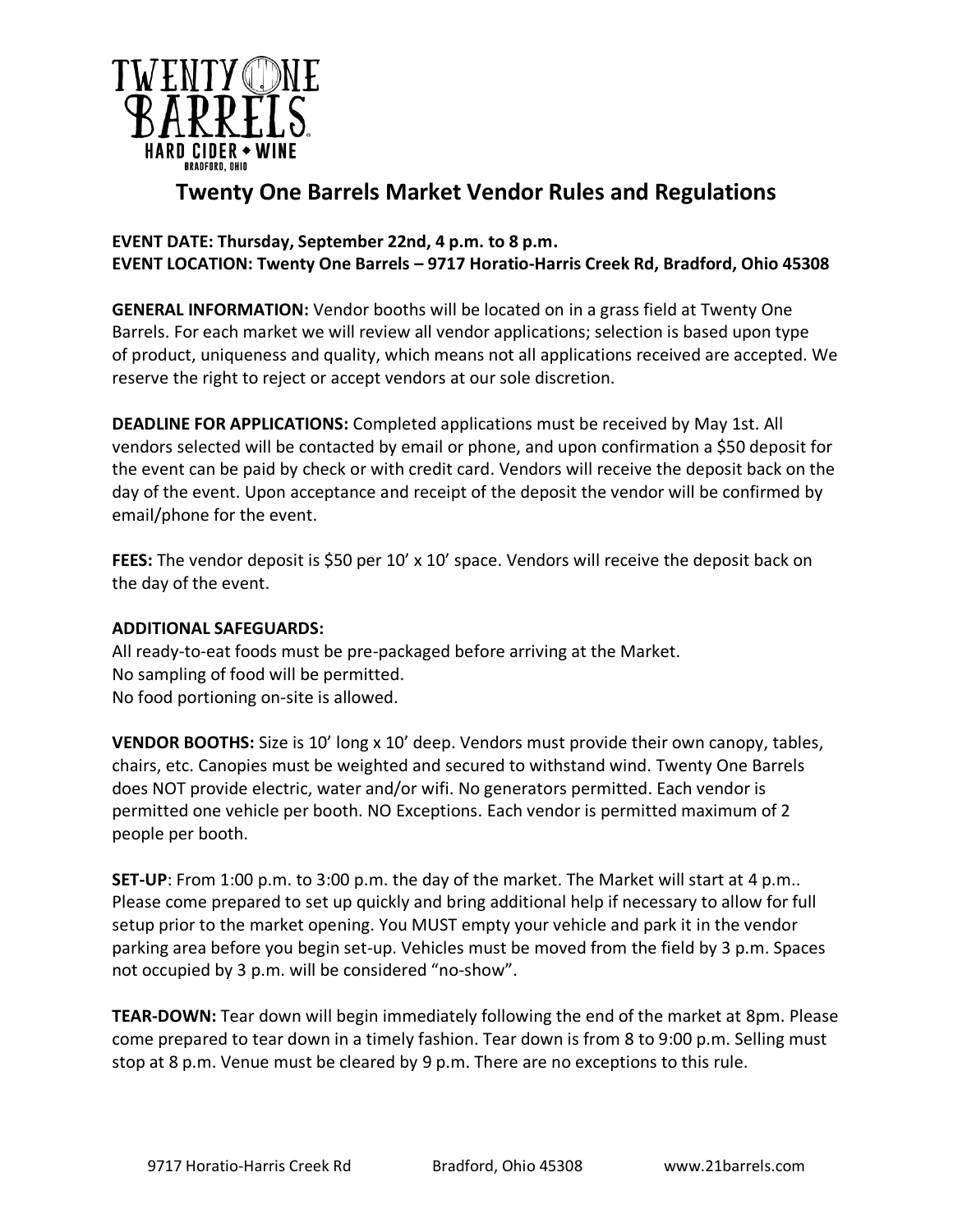

**WARNING:** Failure to comply with setup and tear down rules will result in being banned from future fairs.

**SALES TAX:** The sales tax rate for Darke County Ohio is 7.25%. You are responsible for registering your small business with the IRS and collecting sales tax for the items you sell. You are responsible for paying income tax on all the items you sold and pay the sales tax to the state where the fair is held. We recommend that you call the Ohio Department of Revenue for more info: (888) 405-4039.

**COTTAGE FOOD PRODUCTION:** Food items produced in a person's home must be labeled according to United States Department of Agriculture regulations. It is the responsibility of the vendor to obtain and follow these guidelines. Selling or distribution of alcohol is prohibited.

**PROHIBITED:** The sale of guns, knives, water pistols, snappers, caps, explosives, or weapons of any type is not permitted at Twenty One Barrels Markets; violations of the rule may result in removal from the event. No tobacco products, vaping products, or drug-related items may be sold. No selling from vans or trailers except for food vendors.

**PRODUCT RESTRICTIONS:** We are not accepting ANY vendors who sell items that are not handcrafted by them, including imports, re-sale items, and direct sales products like Advocare, 31 Gifts, Origami Owl, Scentsy, Avon, Arbonne, Mary Kay, LuLaRoe etc. or items that represent a political candidate or party. This includes "home improvement" vendors like those who sell gutters, bathtubs, etc. No re-sale of used clothing, footwear, or accessories is permitted.

**PRODUCT REFUNDS/RETURNS:** Any complaints about products will be directed to the vendor. Twenty One Barrels, LTD. are not responsible for any purchase refunds, replacements or complaints. If a vendor receives numerous complaints about product quality or customer service, it may affect application status for future shows.

**CANCELLATIONS:** Failure to cancel at least 30 days in advanced will result in forfeiture of deposit. No shows will be banned from future fairs.

**RAIN DATE:** In the event of rain or bad weather on the day of the event, the market has a rain date of Thursday, September 29<sup>th</sup>, 2022. Vendors are expected to be at the rain date, and failure to attend will result in forfeiture of deposit.

**GOOD NEIGHBOR POLICY:** All vendors are expected to comply with all regulations set forth by Twenty One Barrels, LTD sign the Waiver of Liability and Hold Harmless Agreement, and pay booth deposits by required date. Vendors are also expected to behave appropriately and act as good neighbors to fellow vendors. Inappropriate behavior may result in vendor being banned from future fests